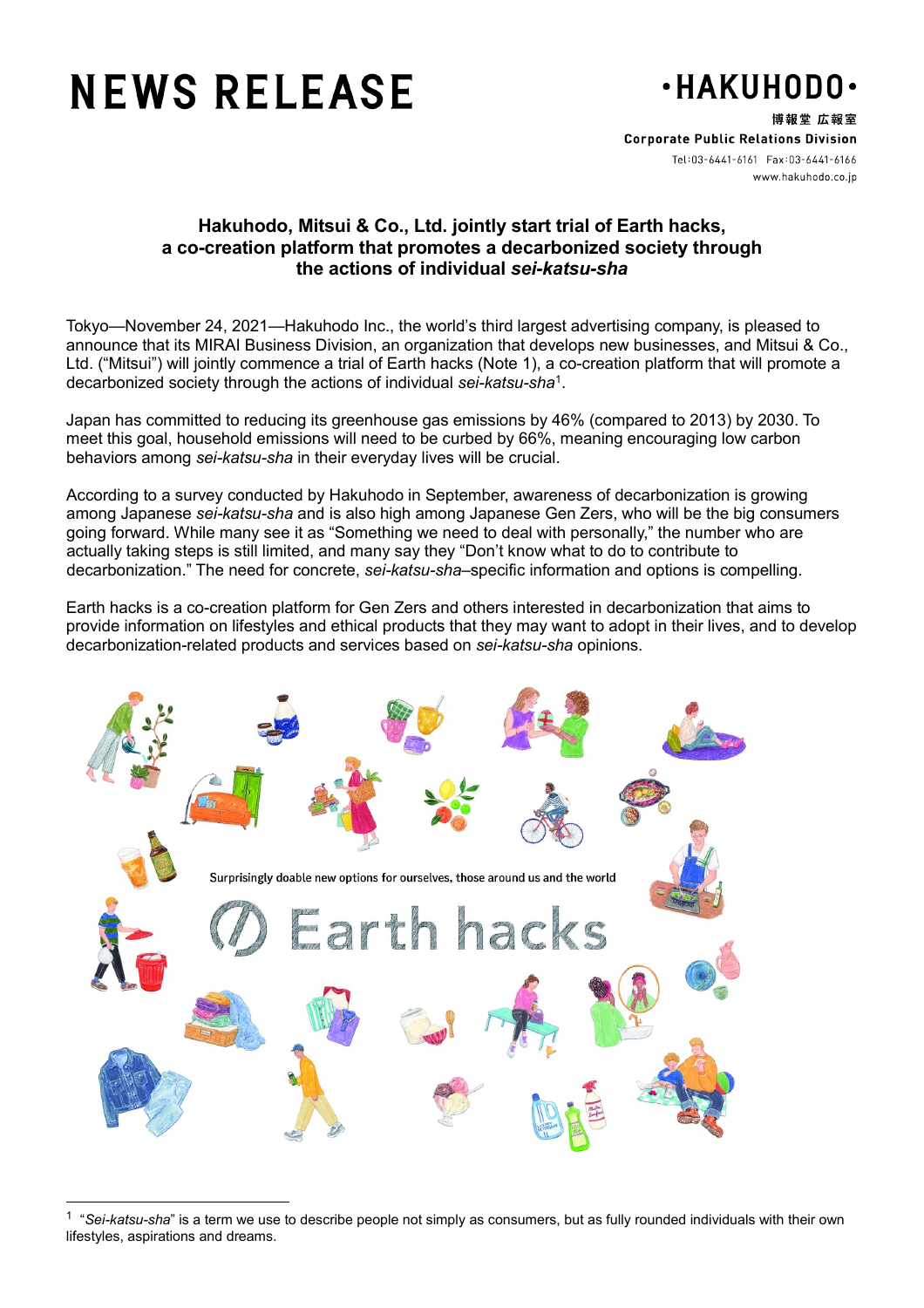Its first initiative will promote decarbonization actions among *sei-katsu-sha* by providing hints that make living sustainably fun and lifestyle information that suggests new behavior options for the essentials of food, clothing and shelter. Collaborations with partner companies will also be undertaken, and we will take the first steps toward realizing a decarbonized society together with *sei-katsu-sha* and various companies.

A trial of a media initiative that will introduce partner companies' decarbonization-related products and services is also set to begin in January 2022.



Ideathons with *sei-katsu-sha* to come up with decarbonization actions, the development of products, services and businesses in collaboration with companies, and other initiatives, are also anticipated down the line. In addition, to support *sei-katsu-sha*'s decarbonization behaviors, the platform is actively pursuing collaborations with international companies, with use of The 2030 Calculator, a tool that visualizes CO<sub>2</sub> emissions developed by Swedish impact tech company Doconomy (Note 2) with which Mitsui collaborates, also set to begin.

Combining the Hakuhodo Group's *sei-katsu-sha* insight and creativity and Mitsui's decarbonization solutions and network in Japan and abroad, Earth hacks will be developed into a decarbonization platform that draws in *sei-katsu-sha* and, with them, impacts society by transmitting information and developing content. Hakuhodo's MIRAI Business Division, an organization that develops new businesses; Hakuhodo Kettle, which has a specialist team that supports companies' efforts to introduce circular economies; and SIGNING, a social business studio that provides solutions for social issues and new growth for companies, will jointly participate in the project.

Hakuhodo's MIRAI Business Division will continue working with a diverse range of partners to create future lifestyles toward realizing a decarbonized society.

Note 1: Trademark registration for Earth hacks is pending

#### Note 2: About Doconomy

Established in Sweden in 2018, Doconomy is a world-leading impact tech company. Doconomy aims to realize sustainable societies by providing solutions that promote personal and corporate responsibility toward the environment. Believing that the challenges of climate change can only be addressed collectively, Doconomy has formal partnerships with the United Nations Framework Convention on Climate Change (UNFCCC) and Mastercard, S&P Global Trucost, the World Wildlife Fund (WWF) and Parley for the Oceans.

The 2030 Calculator is a tool for calculating a product's carbon footprint based on its emissions from production and transport through to sale.

www.doconomy.com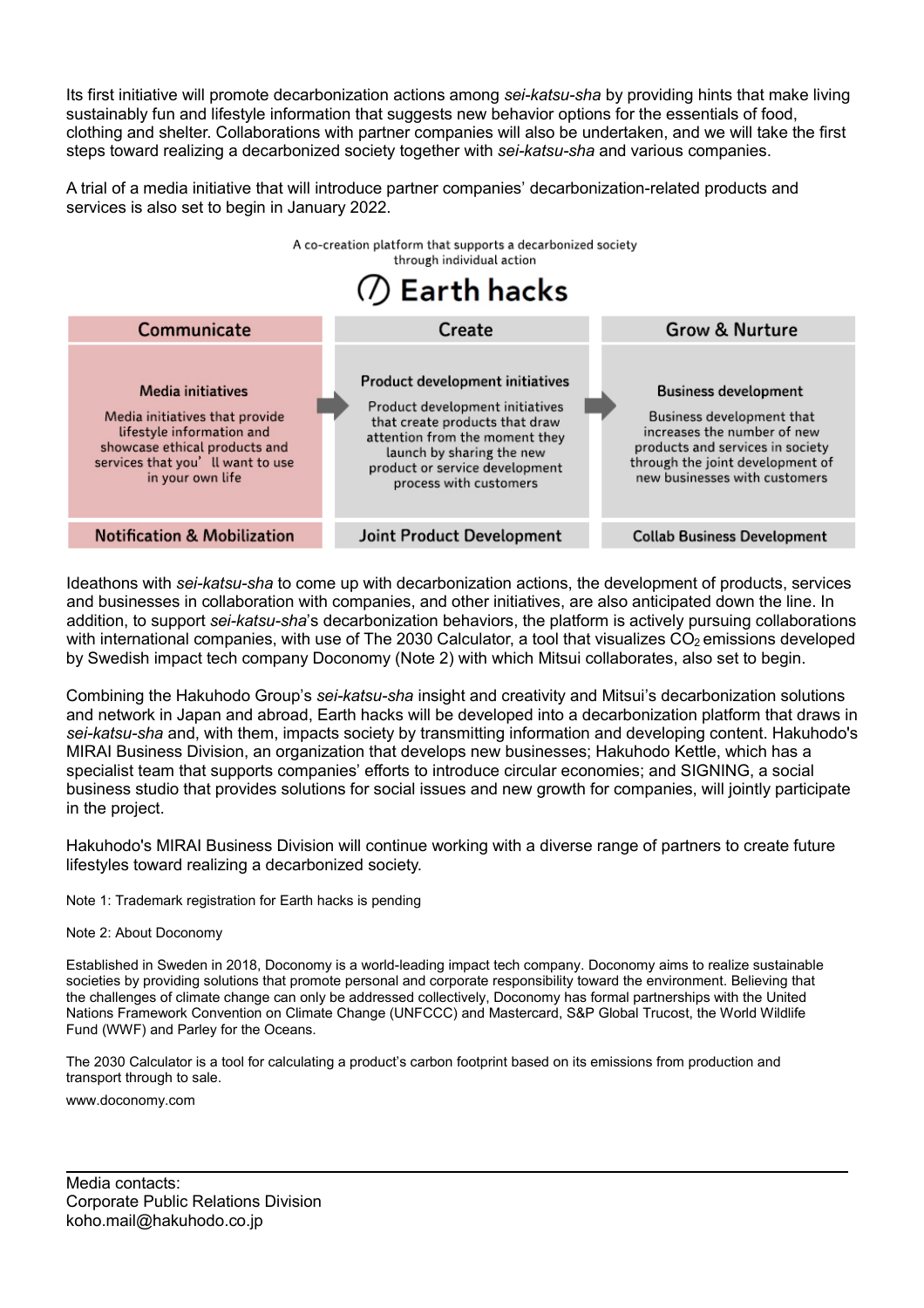

#### **About Hakuhodo's MIRAI Business Division**

Launched in 2019, the MIRAI Business Division is a Hakuhodo unit dedicated to developing new businesses. Based on a commitment to collective business creation, Hakuhodo itself becomes an owner of the businesses developed and brings together a variety of partners with the goal of creating new businesses of value to *sei-katsu-sha*. Drawing on Hakuhodo's strengths in creativity and bringing stakeholders together, the Division designs new societies and industries of the future. http://mirai-biz.jp/